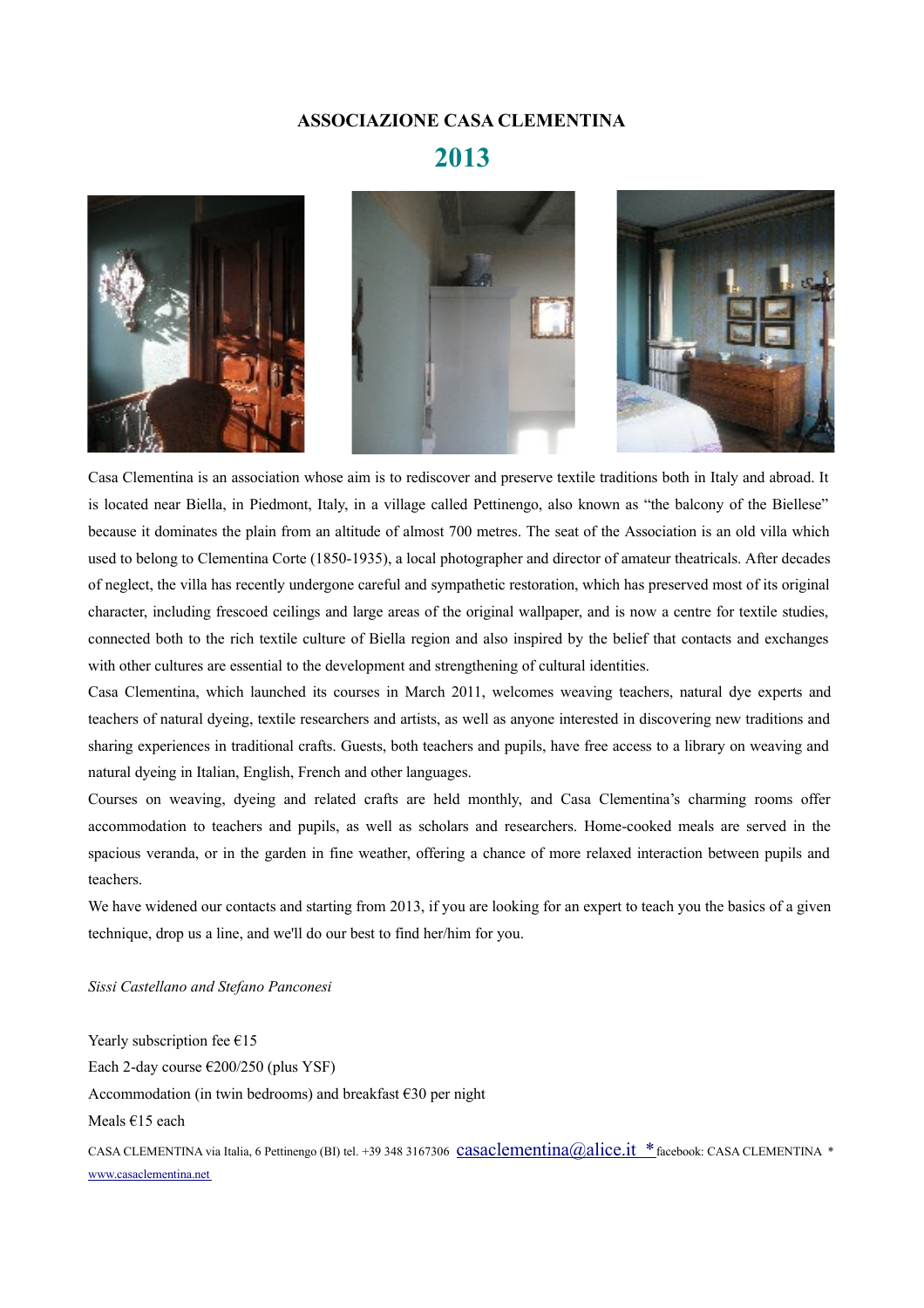# **COURSE CALENDAR**

# **2013**



| 1/3 March     | Stefano Panconesi<br>Introduction to natural dyeing                                                             |        | 2gg.   |
|---------------|-----------------------------------------------------------------------------------------------------------------|--------|--------|
| 22/24 March   | Giovanna Imperia<br>Kumihimo: using wire on marudai and takadai<br>(previous experience with kumihimo required) | $^{+}$ | 2 days |
| 24/25 March   | Giovanna Imperia<br>Kumihimo: details and finishing for marudai and takadai                                     |        | 1 days |
| 12/14 April   | Stefano Panconesi<br>Blue: indigo dyeing                                                                        |        | 2 days |
| 10/12 May     | Paola Besana<br>Twining<br>(experience in weaving required)                                                     |        | 2 days |
| 24/26 May     | To be finalised<br>Rwanda interlacings                                                                          |        | 2 days |
| $7/9$ June    | Giuseppe Pascucci<br>Rust printing in the Romagna tradition                                                     |        | 2 days |
| 11/14 July    | Lynne Curran<br>Handweaving: tapestry                                                                           |        | 3 days |
| 6/8 September | Sissi Castellano<br>Henna: painting and printing in the Moroccan Anti-Atlas                                     |        | 2 days |
| 3/6 October   | Marie-Noëlle Vacher<br>Natural dyeing with mushrooms                                                            |        | 3 days |

CASA CLEMENTINA via Italia, 6 Pettinengo (BI) tel. +39 348 3167306 [casaclementina@alice.it](mailto:casaclementina@alice.it) \* facebook: CASA CLEMENTINA \* www.casaclementina.net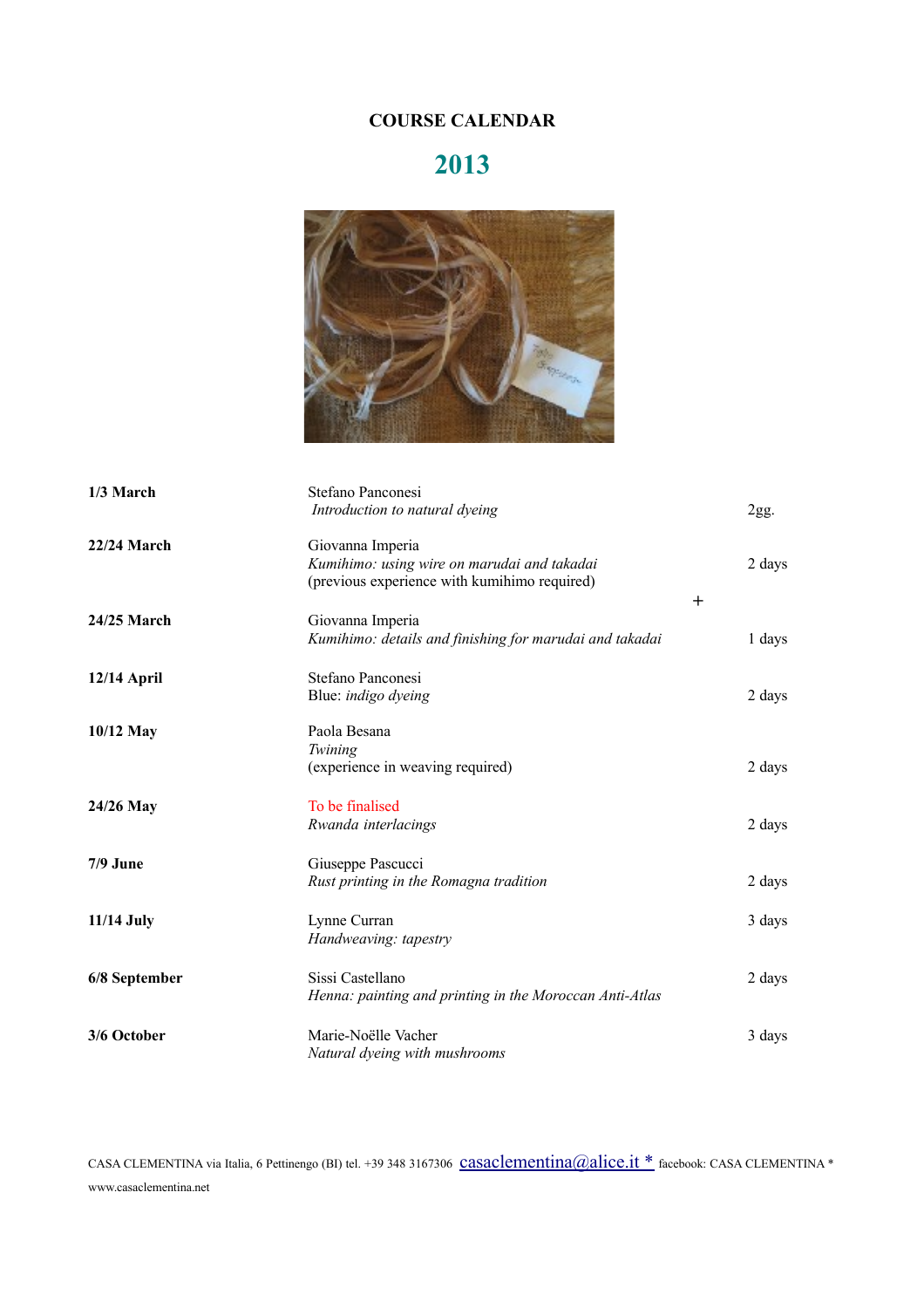# **THE TEACHERS**

# **2013**



#### **GIOVANNA IMPERIA**

*Braiding with wire on the Japanese looms maru-dai and taka-dai*

Born in Italy, Giovanna has been living in Houston, Texas, for many years. She is an expert in kumihimo, an ancient Japanese braiding craft going back to the 5th century, usually associated with samurai costumes and later on also with kimono belts. She creates braided jewelry on the various traditional Japanese looms and is the author of several books on this technique.

#### **PAOLA BESANA**

#### *Twining*

Paola began weaving in 1958, after a trip to Sweden and Finland. She then studied in the United States under L. Blumenau, T. Guermonprez, and J. Lenor Larsen. In 1968 she started her own studio in Milan, which was a laboratory and workshop as well as a research centre and a school. She is particularly interested in the structural aspect of textiles. She travelled extensively in Europe, Mexico, Guatemala, Columbia, Peru (with Ed Franquemont) and Bolivia, where she was able to try several traditional techniques and collect traditional textiles and looms.

#### **STEFANO PANCONESI**

*Introduction to natural dyeing Blue with indigo plants*

Florence-born, Stefano has always been passionate about natural dyeing, and graduated in Economics with a thesis on the marketing of dyeing plants. He has a twenty-plus years' experience in the industrial exploitation of natural dyeing, as well as in eco-friendly textiles, and has held courses for several organisations.

#### **GIUSEPPE PASCUCCI**

#### *Rust printing*

Giuseppe Pascucci runs a printing laboratory and shop at Gambettola, near Forlì, which was founded in the early nineteenth century. As young boy he learnt from his father the old craft of woodprinting on Romagna cloth, with the beautiful traditional patterns obtained with the ancient rust recipe.

### **LYNNE CURRAN**

#### *Tapestry handweaving*

Scottish-born Lynne studied tapestry at the Edinburgh College of Art. A few years ago she moved to Tuscany where she now lives with her artist husband. Her tapestries are figurative, inspired by her surroundings. Her works are on permanent display in museums around the world, among which the Victoria & Albert Museum in London e and the Uffizi portrait gallery in Florence.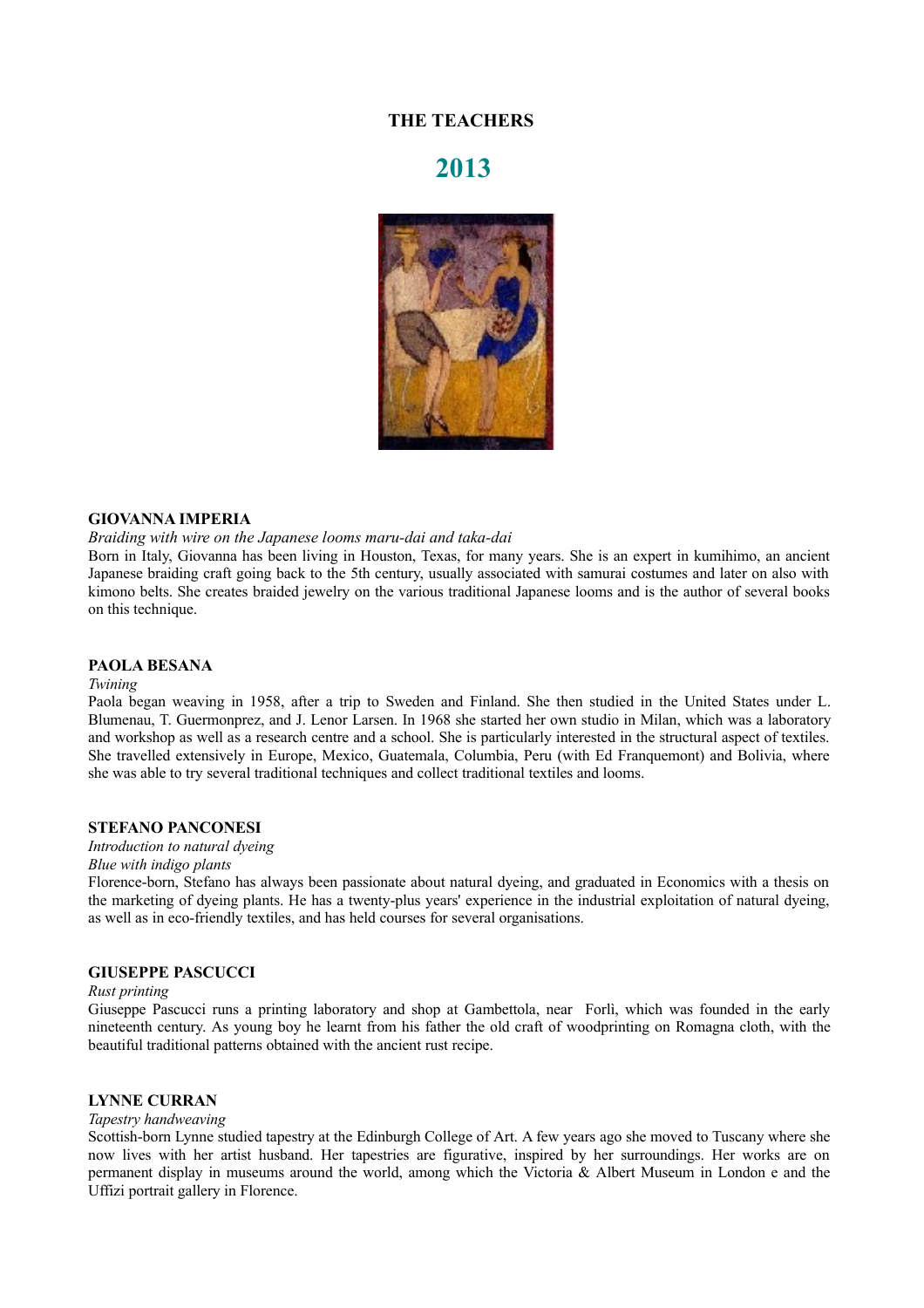

## **MARIE-NOËLLE VACHER**

#### *Natural dyeing with mushrooms.*

Traditional weaving and natural dyeing have long been a passion for Marie-No ëlle, and in 1982 she opened her own studio at Triste, in the Spanish Pyrenees. When she is not busy teaching the local weaving traditions, she roams the woods looking for the mushrooms with which to dye her yarns.

#### **SISSI CASTELLANO**

#### *Henna: dyeing techniques in the Moroccan Anti-Atlas.*

Milan-born and an architect, Sissi moved to Pettinengo, near Biella, a few years ago and there, together with Stefano Panconesi, she founded the Associazione Casa Clementina whose aim is the study and research on textile crafts. She has been studying weaving and natural dyeing for many years, and she is particularly interested in Japanese and Asian techniques and looms.